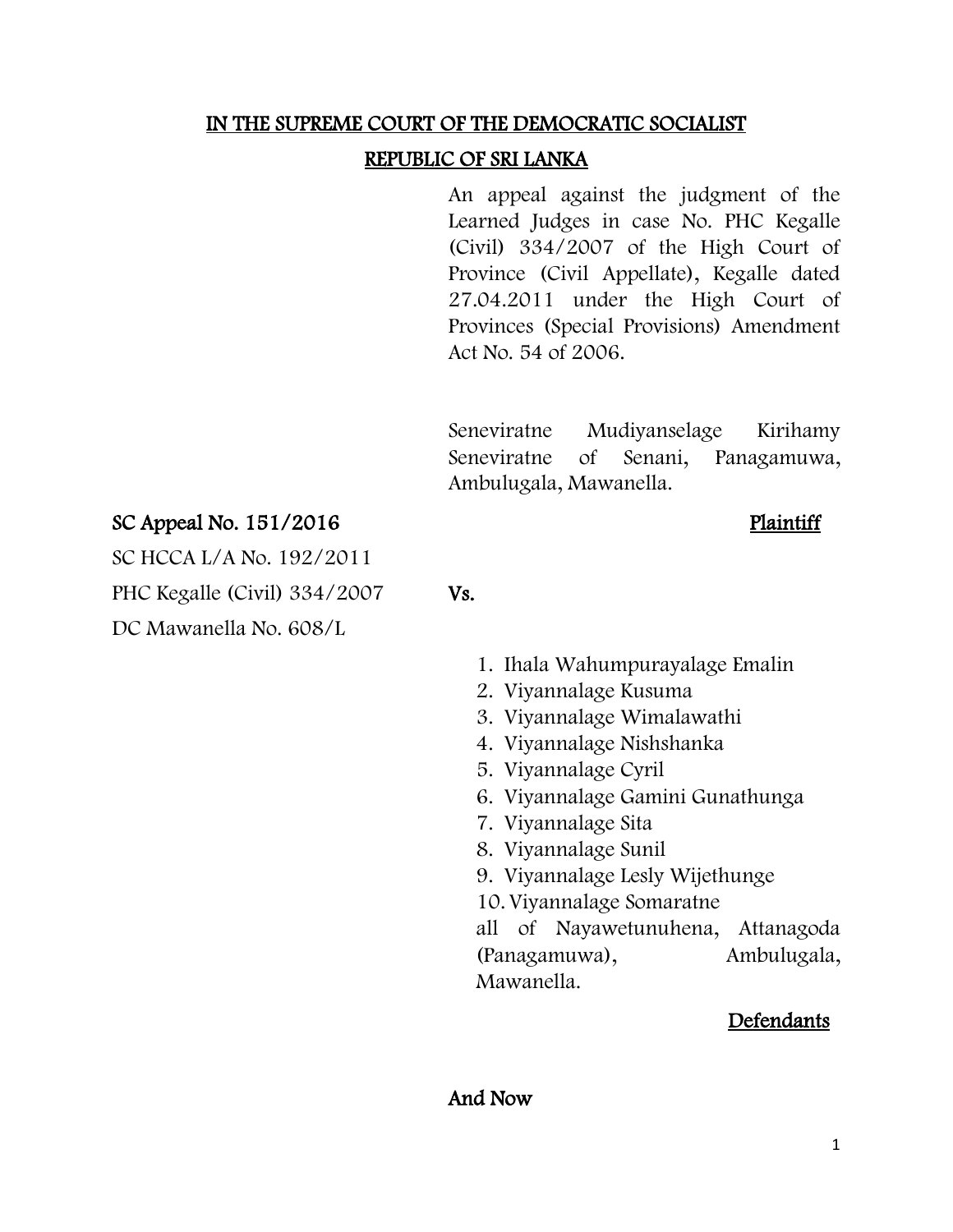Seneviratne Mudiyanselage Kirihamy Seneviratne of Senani, Panagamuwa, Ambulugala, Mawanella.

## Plaintiff-Appellant

# Vs.

- 1. Ihala Wahumpurayalage Emalin
- 2. Viyannalage Kusuma
- 3. Viyannalage Wimalawathi
- 4. Viyannalage Nishshanka
- 5. Viyannalage Cyril
- 6. Viyannalage Gamini Gunathunga
- 7. Viyannalage Sita
- 8. Viyannalage Sunil
- 9. Viyannalage Lesly Wijethunge
- 10. Viyannalage Somaratne

all of Nayawetunuhena, Attanagoda (Panagamuwa), Ambulugala, Mawanella.

# Defendant-Respondents

# And Now Between

- 1. Ihala Vahumpurayalage Emalin (Deceased)
- 1A. Viyannalage Kusuma
- 2. Viyannalage Kusuma
- 3. Viyannalage Wimalawathi
- 4. Viyannalage Nishshanka
- 5. Viyannalage Cyril
- 6. Viyannalage Gamini Gunathunga
- 7. Viyannalage Sita
- 8. Viyannalage Lesly Wijethunge
- 9. Viyannalage Somaratne

all of Nayawetunuhena, Attanagoda (Panagamuwa), Ambulugala, Mawanella.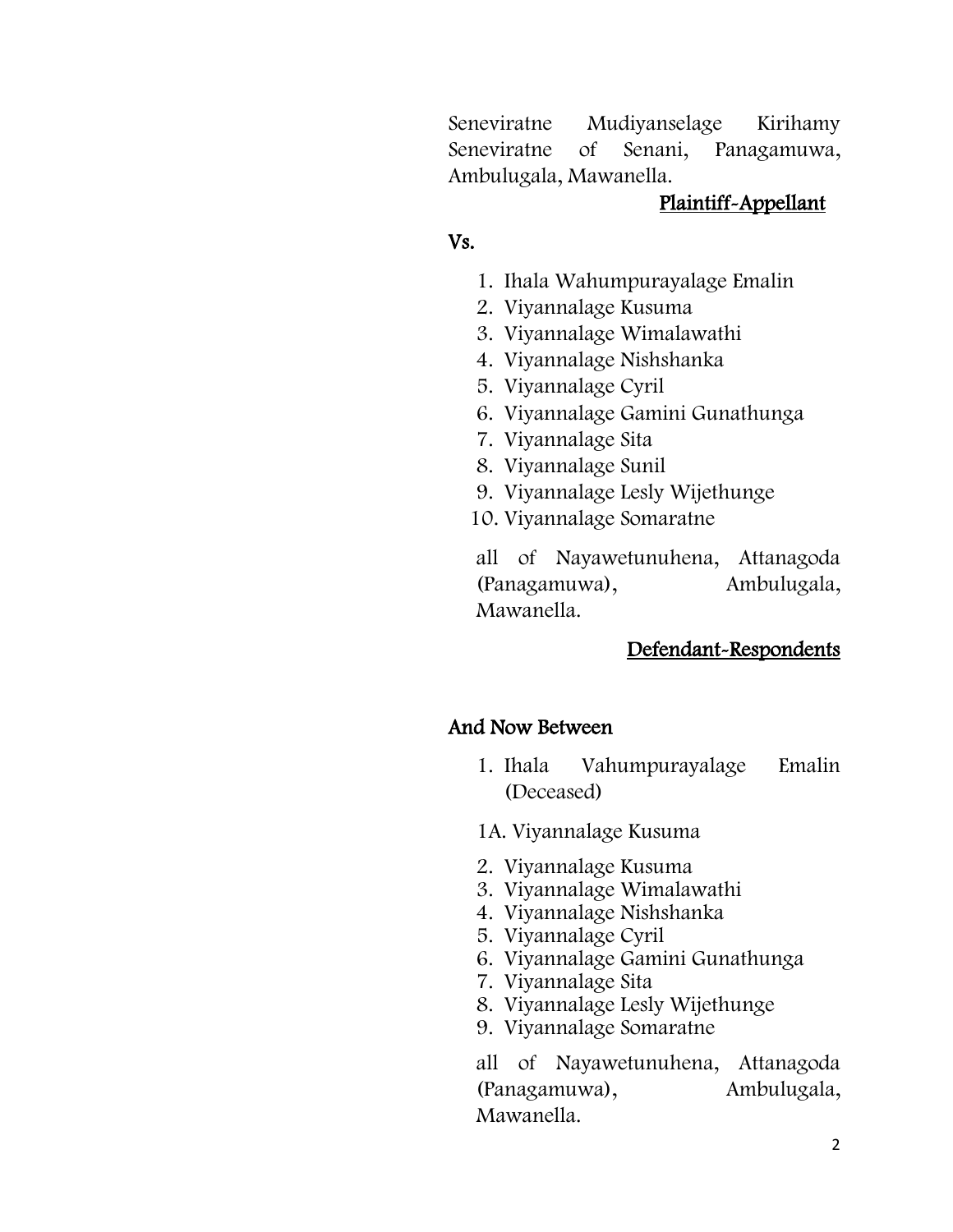# Defendant-Respondent-Appellants

#### Vs.

Seneviratne Mudiyanselage Kirihamy Seneviratne of Senani, Panagamuwa, Ambulugala, Mawanella.

# Plaintiff-Appellant-Respondent

Viyannalage Sunil (deceased)

Nayawetunuhena, Attanagoda<br>(Panagamuwa), Ambulugala, (Panagamuwa), Mawanella.

## 8. Defendant-Respondent-Respondent

Subhasinghe Mudiyanselage Ranjani Kumari of Ehawatte, Atanagoda, Ambulugala, Mawanella.

## 8A. Substituted Defendant-Respondent-Respondent

| Before:     | Buwaneka Aluwihare, PC. J.<br>Priyantha Jayawardena, PC. J.<br>L. T. B. Dehideniya, J. |
|-------------|----------------------------------------------------------------------------------------|
| Counsel     | Sunil Abeyrathne with Buddhika<br>Alagiyawanna for Defendant-<br>Respondent-Appellant. |
|             | Withanachchi for the Plaintiff-<br>H.<br>Appellant-Respondent.                         |
| Argued on:  | 15.11.2018                                                                             |
| Decided on: | 14.12.2020                                                                             |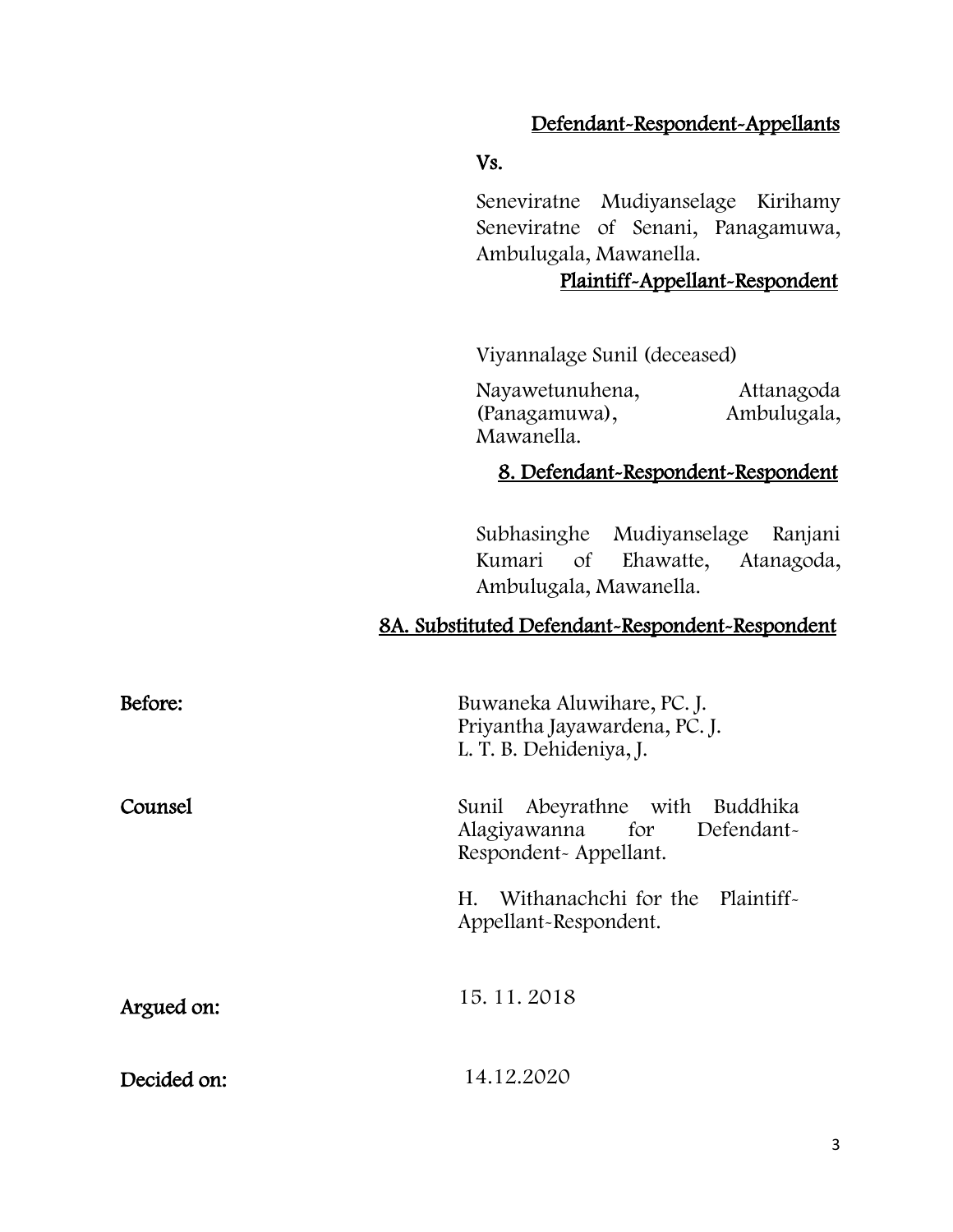## JUDGEMENT

## Aluwihare PC. J.,

- 1. The Plaintiff-Appellant-Respondent (hereinafter referred to as the 'Plaintiff') filed action in the District Court of Mawanella seeking inter alia a declaration that the Plaintiff is the absolute owner of the land, one acre in extent, described in the second schedule to the plaint, called 'Nayawatuna' Hena' (තයාවැටුන හේත) now 'Watte Paren Yatiatha Thun Pela Paddy' (වත්තේ පාරෙන් යටි අත වී තුන් පෑලක වපසරිය) and also for an order to have the Defendant-Respondent-Petitioner-Appellants (hereinafter referred to as the 'Defendants') ejected from the land in question.
- 2. The Learned District Judge by his judgment dated 12th December 2005 dismissed the case of the Plaintiff subject to costs. Aggrieved by the said judgment the Plaintiff appealed to the High Court of Civil Appeals and by its judgment dated 27th April 2011, the High Court set aside the judgment of the Learned District Court and held that the Plaintiff was entitled to all the reliefs prayed for in paragraph (a) and (b) of the plaint i.e. that the Plaintiff is the absolute owner of the land depicted in the second schedule to the plaint and to have the Petitioners, their agents and servants ejected from the same.
- 3. In challenging the said judgment, the Defendants were granted leave to appeal on the question of law set out in Paragraph 7 (ii) of the Petition;

"Whether the Learned Judges of the High Court of Province (Civil Appellate), Kegalle have stated in their judgment erroneously that the determination or the decision by the Conciliation Board, Wakirigala area on 14th February 1976 in the matter bearing No. 295/75 had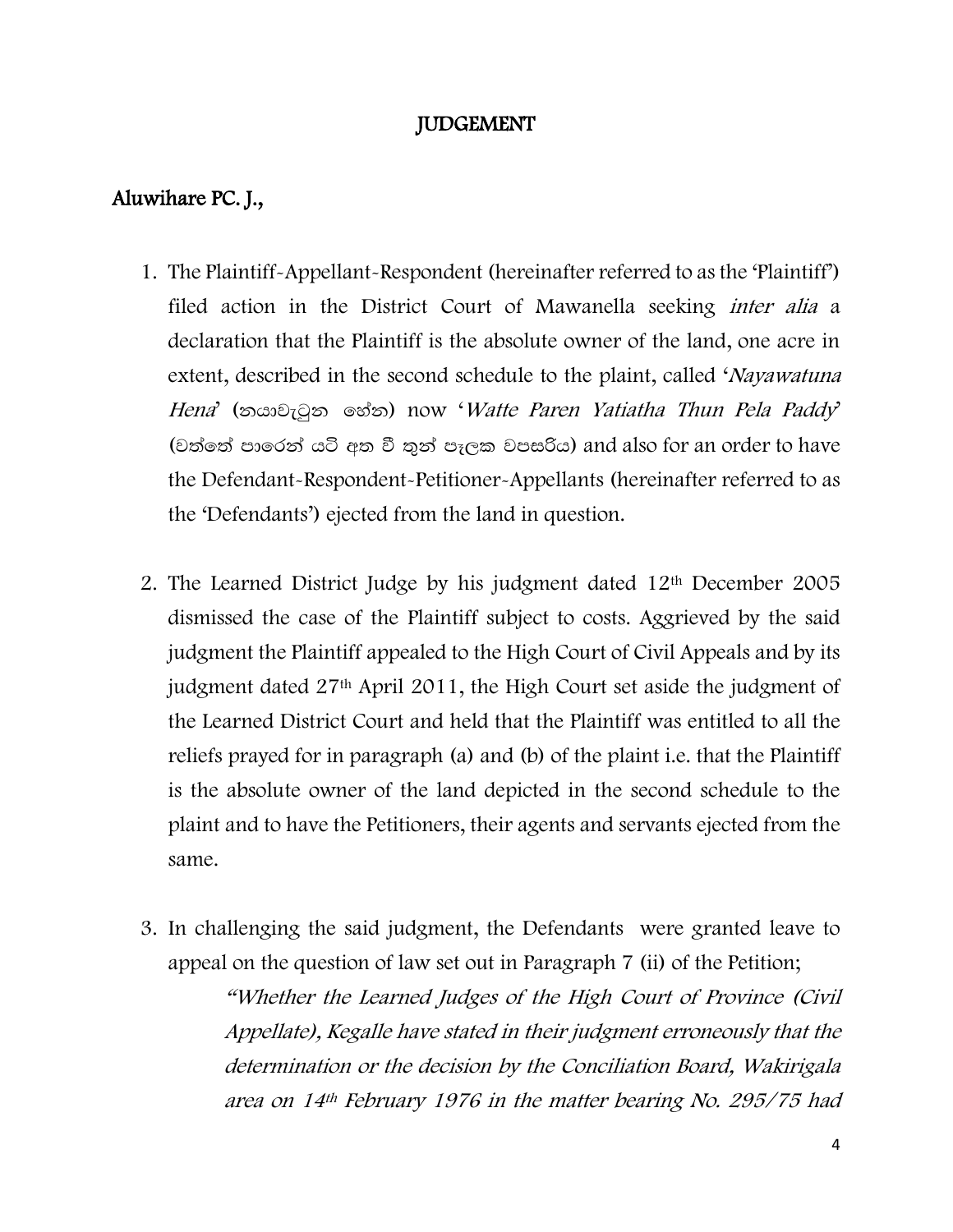acquired the force of a decree entered by the District Court of Kegalle?"

- 4. According to the Conciliation Boards Act No. 10 of 1958 (as amended) (hereinafter sometimes referred to as 'the Act'), the Conciliation Boards have jurisdiction to settle 'disputes' regarding matters relating to immovable property situate wholly or partly within a particular Conciliation Board area.
- 5. The thrust of the argument on behalf of the Defendant-Appellant before this court was that; for the Conciliation Board to exercise its jurisdiction, there must foremost be a 'dispute'. It was argued that 'partitioning of a land', not being a dispute-and being provided for by specific legislation in the form of the Partition Act- cannot be effected by a 'settlement' of a Conciliation Board even when such settlement has been duly filed of record in the District Court as required by Section 13 (3) (a) of the Conciliation Boards Act.

## Chronology of Events

6. One Viyannalage Malida had transferred an undivided one acre from and out of the land called 'Nayawetuna Hena' upon a conditional transfer, to one Jane Nona Hettiarachchi, the wife of the Plaintiff, by Deed No. 54895 dated 25th May 1963, reserving the right to repurchase the same within 4 years. Two years later, however, by Deed No. 56097, said Malida had transferred the right to repurchase that he had retained under earlier Deed (No. 54895). Thereby, in 1965, Jane Nona became the absolute owner of the said land, one acre in extent.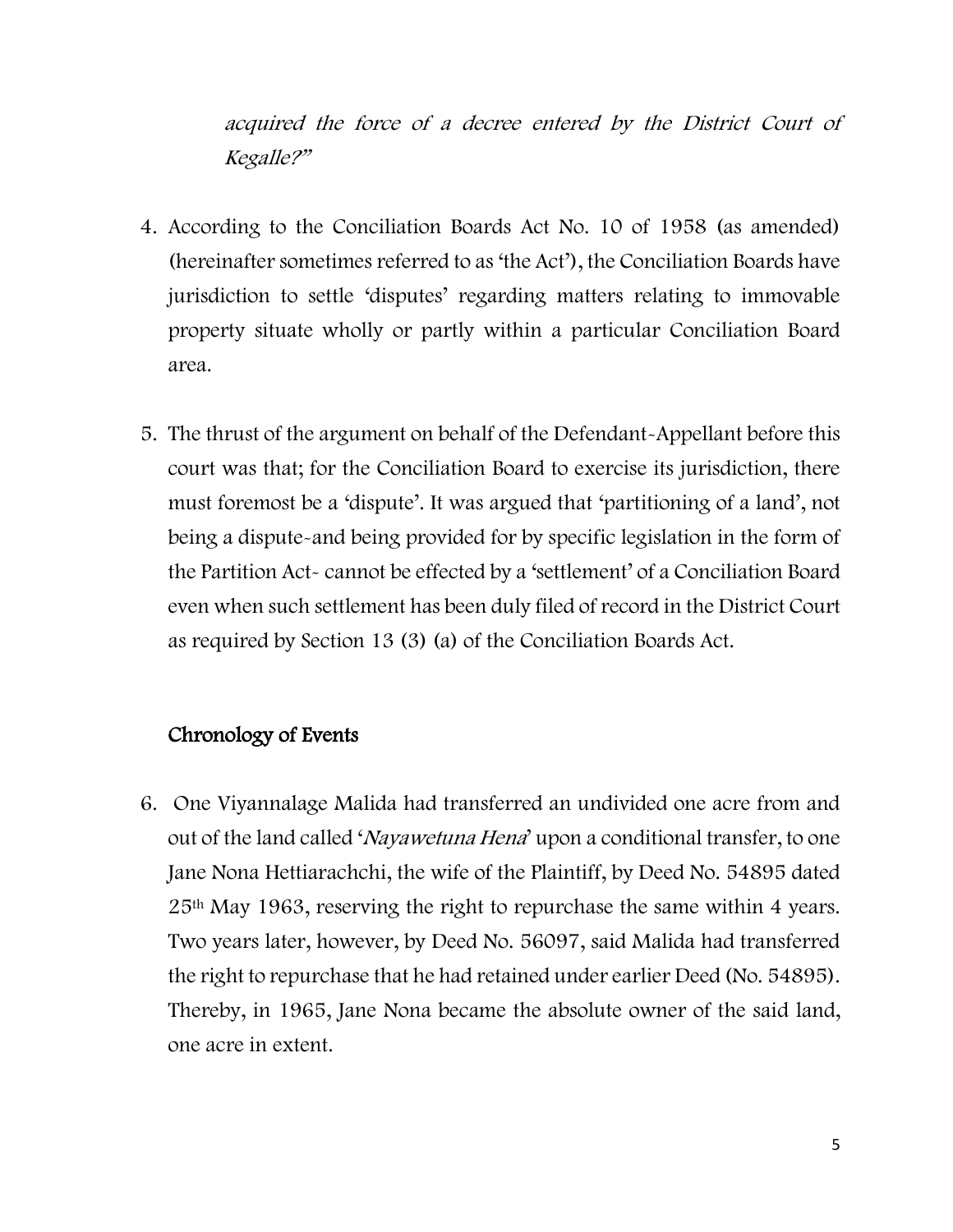- 7. Jane Nona, subsequently, went before the Conciliation Board of Wakirigala to have her one acre of land demarcated and carved out of the larger land, Nayawatuna Hena. Consequent to the decision of the Conciliation Board of Wakirigala in case No. 296/75, the divided portion of land, one acre in extent, had been surveyed and demarcated by Licensed Surveyor K. S. Panditharatne and the Plan No. 2679 dated 18th May 1976 prepared. The said divided portion is more fully described in the second schedule to the plaint. It has been submitted on behalf of the Plaintiff that Jane Nona had thus possessed a defined and a divided portion of land as a distinct and a separate land, from that point onwards.
- 8. In 1982, Malida had filed an action in the District Court of Kegalle against Jane Nona (case No. 2419/L) seeking a declaration that the abovementioned deeds No. 54895 and No. 56097 are null and void and to recover the possession of the land Jane Nona was in possession of. The judgment in this case had been entered in favour of Malida.
- 9. Aggrieved by the aforesaid judgment, Jane Nona had appealed to the Court of Appeal. While the case was pending before the Court of Appeal Malida had passed away and Malida's wife and children were substituted. The said decision of the District Court had been set aside by the Court of Appeal. Thereafter, leave to appeal had been sought against the judgment of the Court of Appeal, which application had been refused by the Supreme Court by its order dated 26th March 1996.
- 10. In the year 1996, Jane Nona had transferred the said land to her husband, Kirihamy Seneviratne, the Plaintiff, by Deed No. 3946 ['P27'].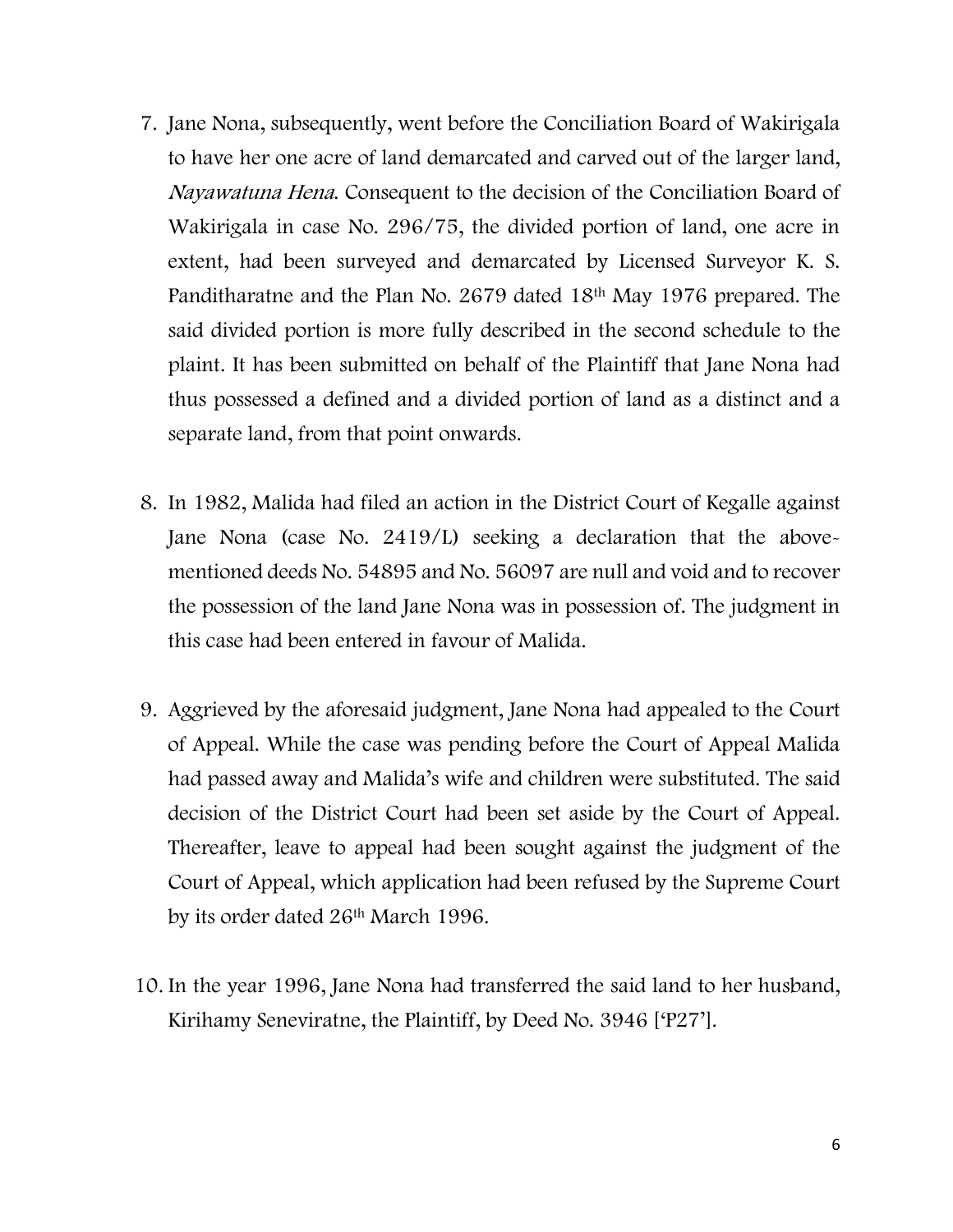- 11. Undeterred by the unsuccessful attempt to have the deeds executed in favour of Jane Nona annulled, the 1st and 2nd Defendants (the wife and a child of Malida) had filed a Partition action in the District Court of Mawanella. The court had dismissed this action (case No. 201P) because the case had not been diligently prosecuted.
- 12.Trouble appears to have arisen again in 2003. The Plaintiff alleges that on or about 31st January 2003, the Defendants had forcibly entered the land in question and threatened the Plaintiff ordering not to enter the land, leading to the filing of the present case before the District Court, which, as referred to earlier, was dismissed by the Learned District Judge.

# The Judgment of the High Court of Civil Appeals

- 13. The High Court of Civil Appeals, by its judgment of 27th April 2011 set aside the decision of the Learned District Judge and determined that the Plaintiff is the sole owner of the portion of land described in the second schedule to the plaint and that the Plaintiff is in fact entitled to eject the Defendant-Respondents and their agents and those who are claiming under them from the possession of the said land.
- 14. The High Court had held in its judgment that; "It is clear upon the perusal of the document marked P35, that the determination made by the Conciliation Board on 14th February 1976 and the Certificate of settlement issued on 20th November 1976, in accordance of provisions of section 13(2) of the Conciliation Board Act has been filed of record, in accordance with the provisions of section 13(3)(a) of the said act, in the case bearing number 2498/Sama Mandala of the District Court of Kegalle."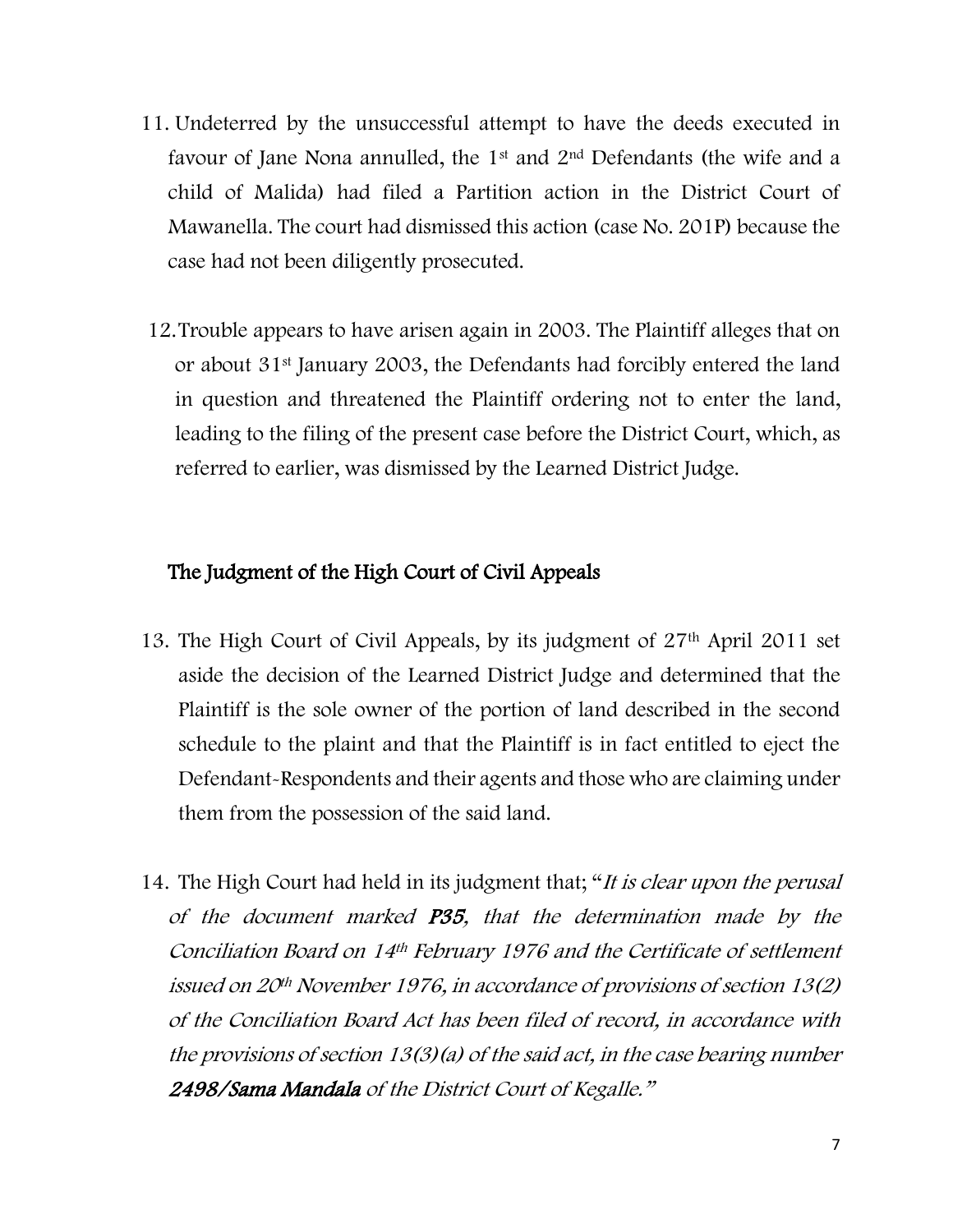"In the circumstances, the determination or the decision made by the Conciliation Board of Wakirigala area on 14th February 1976 in the matter bearing no 295/75 had acquired the force of a decree entered by the District Court of Kegalle."

"We are of the opinion that the learned District Judge had erred himself in law by holding that the Conciliation Board Act did not vest authority with the Conciliation Board to partition a land." (Page 10-11 of the judgment)

15. In arriving at their decision, the Learned Judges of the High Court relied on Section 13 of the Conciliation Boards Act. Here, it would be useful to consider Section 13 within the make and mechanism of the Conciliation Board as formulated by the Act.

#### Make and Mechanism of the Conciliation Board

16. Conciliation Boards as established by the Conciliation Boards Act functioned until such time as they were abolished and subsequently replaced with Mediation Boards constituted under the Mediation Boards Act No. 72 of 1988. The purpose of Conciliation Boards was to provide a forum to settle minor disputes at the community level without the time consuming and costly process of litigation before a formal court. The make and mechanism of the Conciliation Boards are such that the dispute between the parties need not be settled by an application of the rules of law. Panels of Conciliation are not constituted by persons learned in the law, but rather by any person resident in a Conciliation Board area or any public officer engaged in any work in that Conciliation Board area fit to be a member of such panel, in the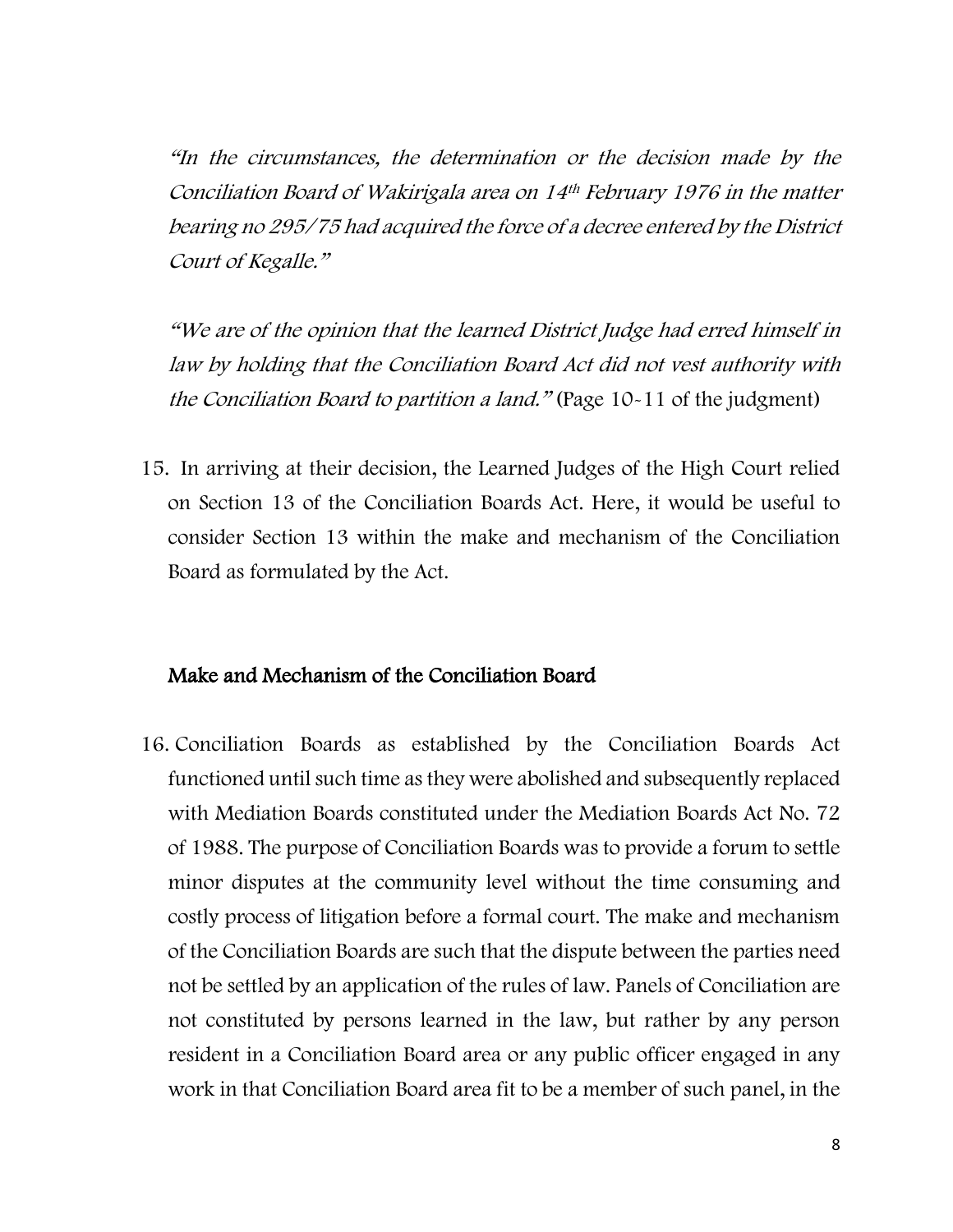opinion of the recommending body or person (See Sections 3 (3) and 3 (4)). No pleadings or precise definition of legal issues takes place.

#### 17. Section 13 of the Conciliation Boards Act reads thus;

- Section 13. (1) Any party to a civil dispute which is settled by a Conciliation Board in any Conciliation Board area may, within thirty days after the date of settlement of such dispute, in writing notify to the Chairman of the Panel of Conciliators constituted for such Conciliation Board area that, with effect from such date as shall be specified in the notification, the settlement effected by such Board will be repudiated by him for the reasons stated in the notification, and, where such notification is made with such reasons stated therein, such settlement shall cease to be in force from the date specified in such notification.
	- (2) Where the written notification referred to in subsection (1) is not received by such Chairman within thirty days after the date of settlement of such dispute, such Chairman shall forthwith transmit to the District Court or the Court of Requests or the Rural Court, as the case may be, having jurisdiction to hear and adjudicate upon such dispute, a copy of the settlement recorded by that Board. Such copy shall be signed and certified by the President of that Board.
	- (3) (a) Immediately upon the receipt by the District Court or the Court of Requests, as the case may be, of the copy of the settlement referred to in subsection (2), the District Judge or the Commissioner of Requests of that court shall cause such copy to be filed of record in such court. Such settlement shall, with effect from the date of such filing, be deemed to be a decree of that court, and such of the provisions of the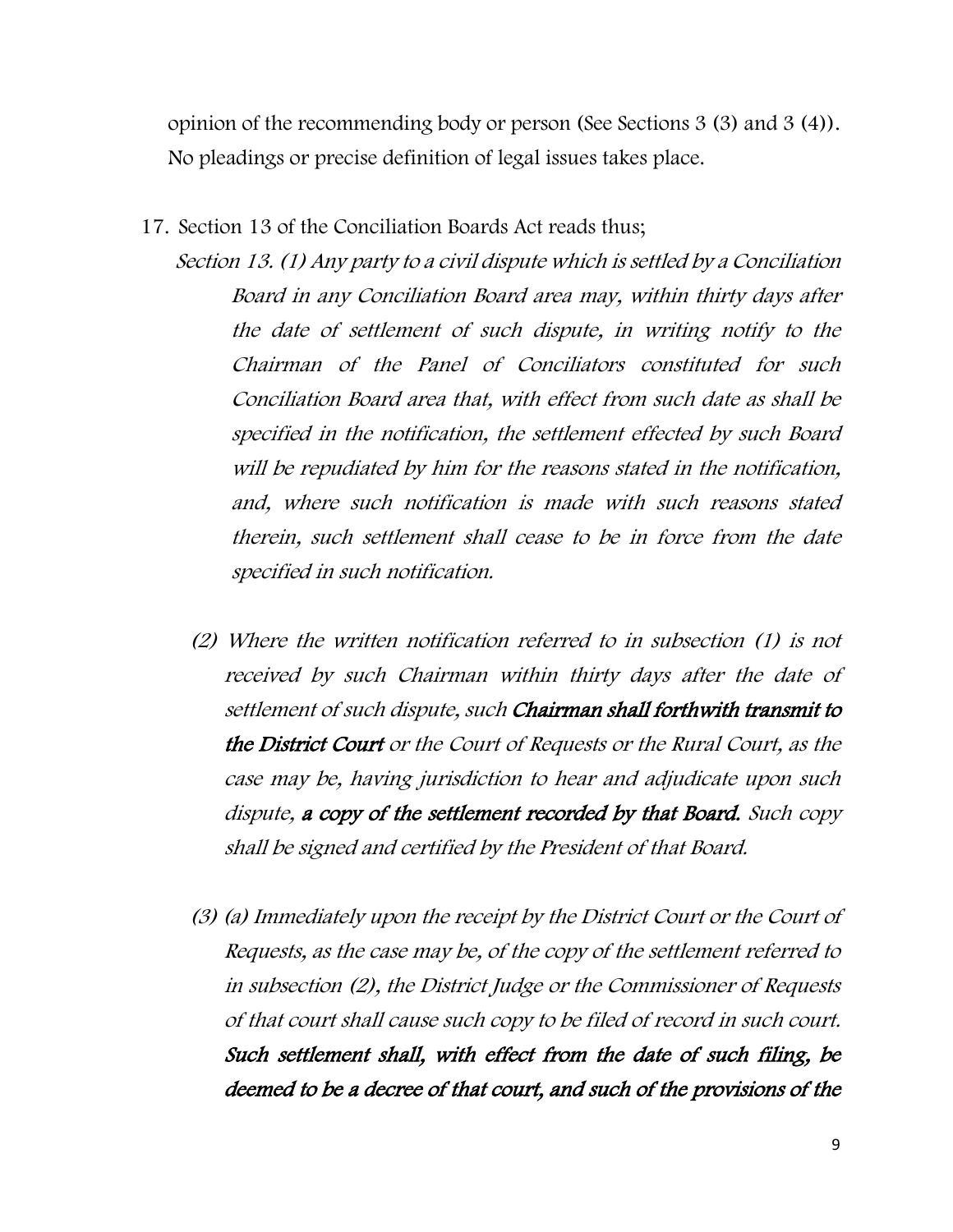Civil Procedure Code as relate to the execution of decrees shall, as far as may be practicable, apply mutatis mutandis to and in relation to such settlement which is deemed to be a decree……

18. Section 13 of the Act- on which the decision in the High Court pivoted- has the effect of bestowing on a settlement of a Conciliation Board, the force of a decree of the District Court, once it is duly registered in the District Court. However, we are of the opinion that Section 13 of the Conciliation Boards Act, rather than being read in isolation, should be read together with the other provisions of the Act and applied.

## Jurisdiction of the Conciliation Boards

19. Section 6 of the Conciliation Boards Act sets out the offences or disputes that can be brought before a Conciliation Board thus;

Section 6. The Chairman of the Panel of Conciliators constituted for any Conciliation Board area may, and shall, upon application made to him in that behalf, refer for inquiry to Conciliation Boards constituted out of that Panel the following disputes and offences:-

> (a) any dispute in respect of any movable property that is kept, or any immovable property that is wholly or partly situate, in that Conciliation Board area; (emphasis added)  $(b)$ ……

20. Section 6 delineates that where the subject matter is any immovable property wholly or partially situate in the particular Conciliation Board area, a 'dispute' regarding such property can be brought before the Conciliation Board. R. K. W. Goonesekere and Barry Metzger in their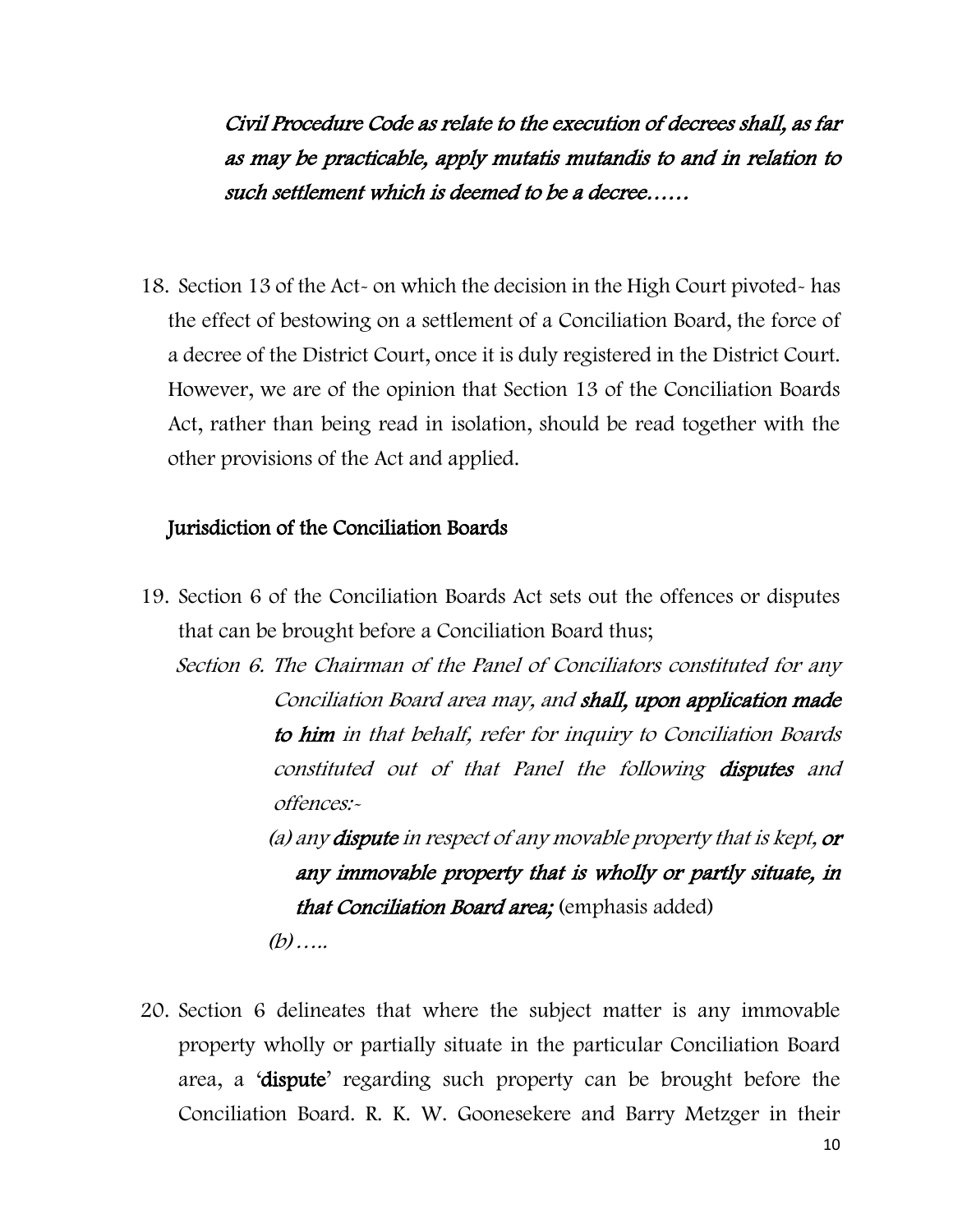research evaluating the role of the Conciliation Boards, titled 'The Conciliation Boards Act: Entering the Second Decade' appearing in 'The Journal of Ceylon Law' (Volume 2, June 1971) in reference to Section 6 of the Act, have expressed the opinion that "... regard must be had for the terms used in Section 6, particularly the use of the word "dispute". It suggests a deliberate restriction of the Board's jurisdiction to something less than all matters which can be brought before a civil court. A dispute implies that there is an area of conflict which, if not resolved will lead to an action by one party against the other. The facts should reveal the existence of a dispute...." (at page 53). The writers have gone on to express the view that "certain matters which properly may be brought before the court do not involve a dispute. For example, a partition action is founded on the inconvenience of co-ownership, not on there being a dispute between parties as to their respective rights.". The authors say that, as these matters do 'not necessarily involve a dispute', they cannot, therefore, be inquired into by a Conciliation Board.

- 21. The learned counsel for the Defendant-Appellants presented his argument on a basis similar to that which is set out in the preceding paragraph. The learned Counsel contended that; the Conciliation Boards are not vested with the power to partition lands, since partition actions do not come under the category of 'civil disputes' and they are special matters, as explained in the then Partition Act No. 16 of 1951, and drew the attention of court to Section 2 of the Partition Act, the law that was applicable at the point of time relevant to the dispute in issue.
- 22. Section 2 of the Partition Act of 1951 states; "Where any land belongs in common to two or more owners, any one or more of them may institute an action for partition or sale of the land in accordance with the provisions of this Act".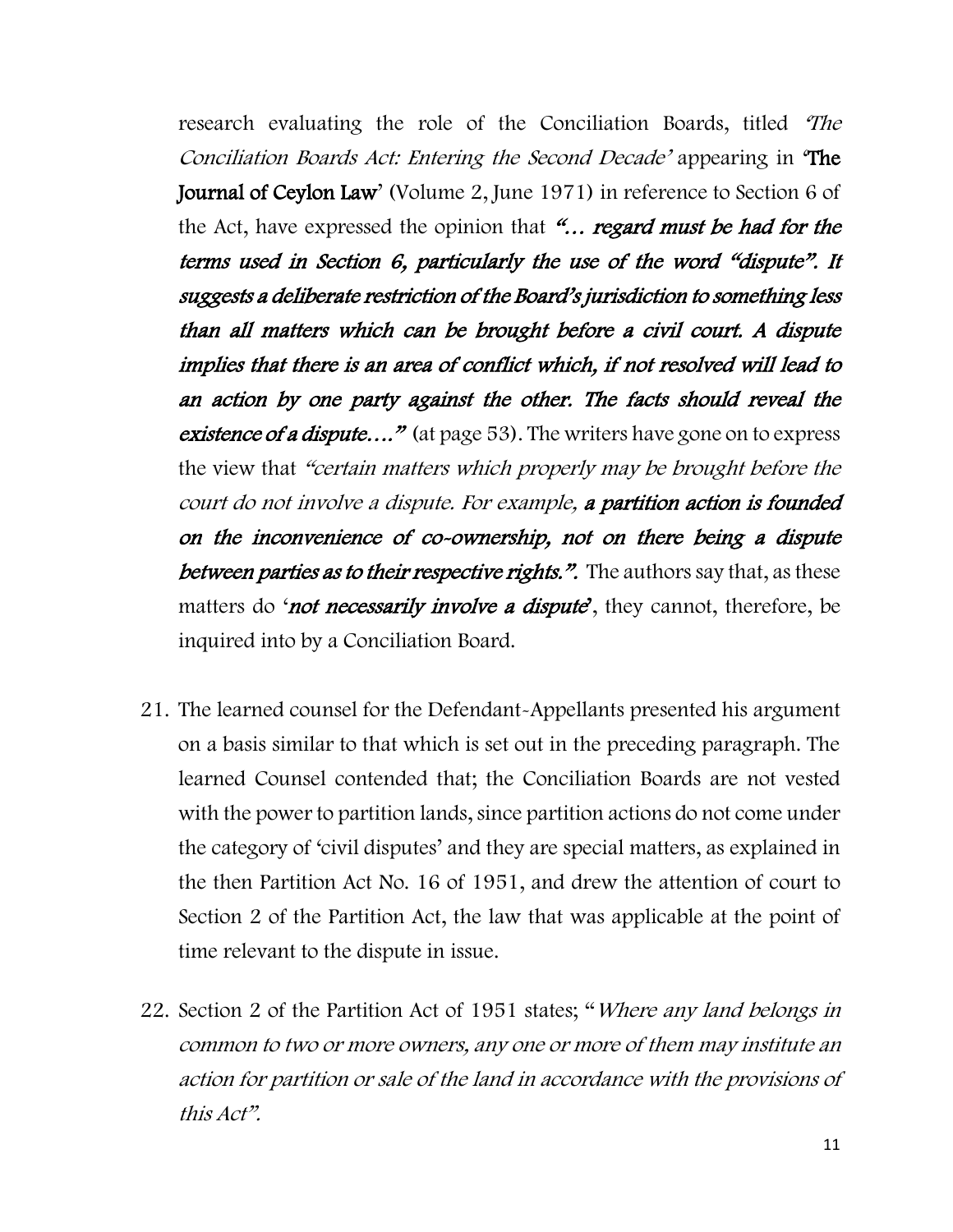- 23. On the basis of the aforestated, it was argued that the settlement reached before the Conciliation Board (No. 295/75) and the District Court of Kegalle, by causing the said settlement to be filed of record  $(2498/\text{eV})$  $\mathcal{A}$   $\mathcal{A}$   $\mathcal{A}$  cannot be considered as a partition action under the Partition Act. Thus, it was contended on behalf of the Defendant-Appellants, that the learned judges of the High Court of Civil Appeals erred in holding that the decision of the Conciliation Board has acquired the force of a decree.
- 24. It is true that in the case of **R. Arnolis v. R. Hendrick** 75 NLR 532 it was held that an action for partition of land can be instituted without the production of the certificate from a Conciliation Board, which is referred to in Section 14 (1) of the Conciliation Board Act. I do not see a conflict between the decision in **Arnolis** (*supra*) and the jurisdiction of the Conciliation Board to entertain a complaint relating to a land dispute. On one hand any co-owner of a land, to obtain relief against the inconvenience of common possession has the right to make an application to a District court for relief and may do so, not necessarily due to the existence of a dispute. K.D.P. Wickremesinghe in his work "The Law of Partition in Ceylon" states that "a Partition action is not founded upon a 'wrong' (page 24)."
- 25. The law, on the other hand, would not stand in the way if co-owners decide to have a co-owned land partitioned amicably without the intervention of the court. Where similarly, two co-owners may enjoy the property, provided they know what each is entitled to. If a dispute arises in relation to the enjoyment of land under any of the arrangements referred to, their right to refer such matter to the Conciliation Board (presently Mediation Board) for a settlement cannot be denied, for the simple reason that, now there exists a dispute relating to immovable property.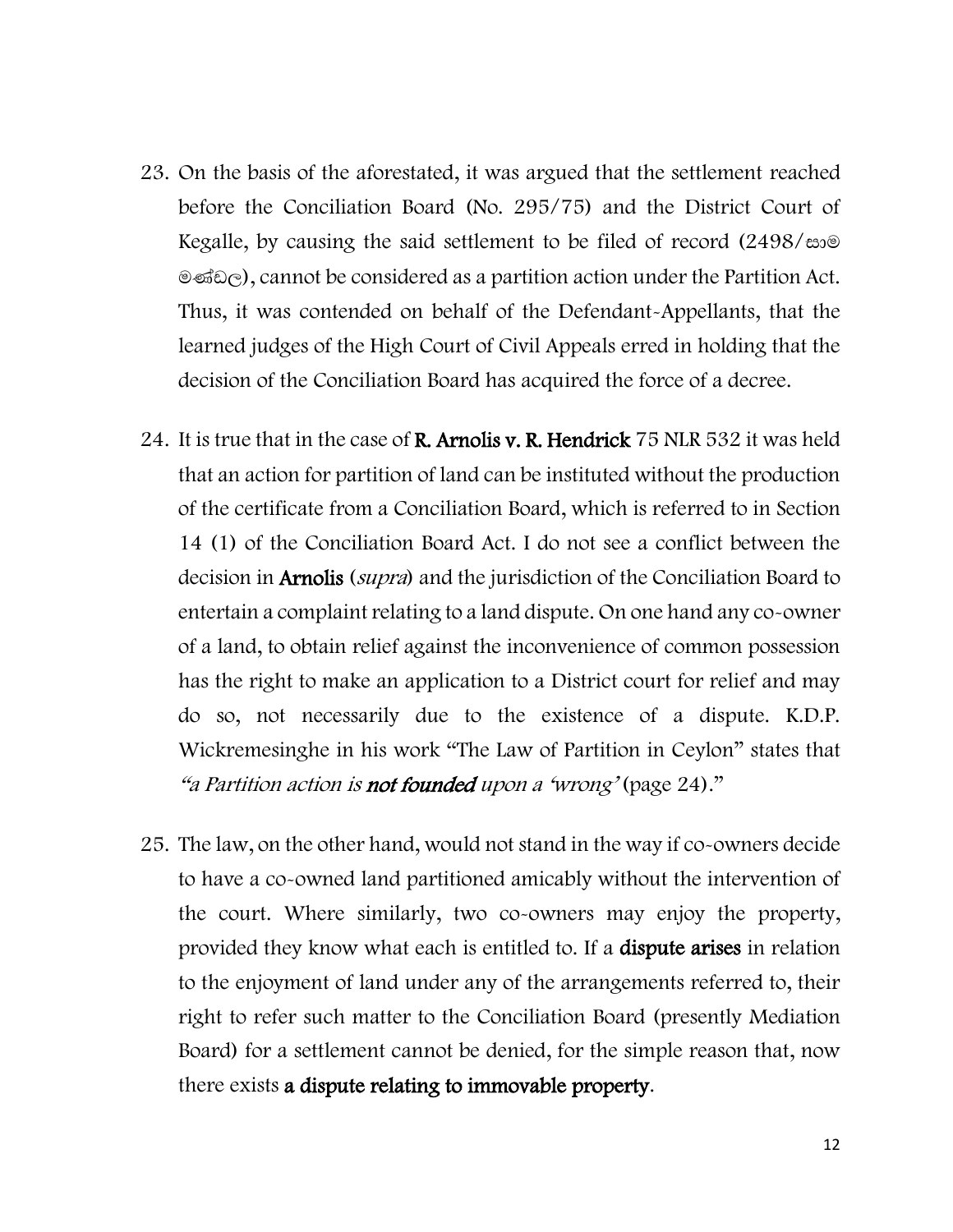- 26. If the disputing parties reach a settlement and that settlement is not repudiated by a party within the 30-day period provided by Section 13(1) of the Act and consequently once it is forwarded to the relevant District Court and filed of record in terms of Section 13(3) of the Act, the settlement so reached would be deemed to be a decree of that District Court by operation of law.
- 27. One needs to appreciate, however, the distinction between a Partition decree and a settlement entered before a Conciliation Board. The settlement, once it acquires the status of a decree of court, would only bind the parties to the settlement or anyone who claims rights under those parties and no other. As opposed to that, the essence of a Partition decree is that the persons declared under it obtains a title good against the whole world, it being an action *in Rem*. Thus, proceedings before the Conciliation Board cannot be equated to the partition proceedings contemplated by the Partition Act.
- 28. On the other hand, whenever parties seek the assistance of the Conciliation Board to resolve any 'dispute' relating to immovable property, the objectives of the Act demand that the Conciliation Board makes every endeavour to mediate and bring about a settlement to the dispute within the framework of the Act. In my view, it would be artificial to argue that 'partitioning' of land cannot strictly be considered a dispute thereby ousting the jurisdiction of the Conciliation Board and driving the parties to litigation continuing for generations, wringing them dry of resources. Thus, whether the parties approached the Conciliation Board due to a subsisting dispute or not is a matter to be determined based on the facts and circumstances of each case.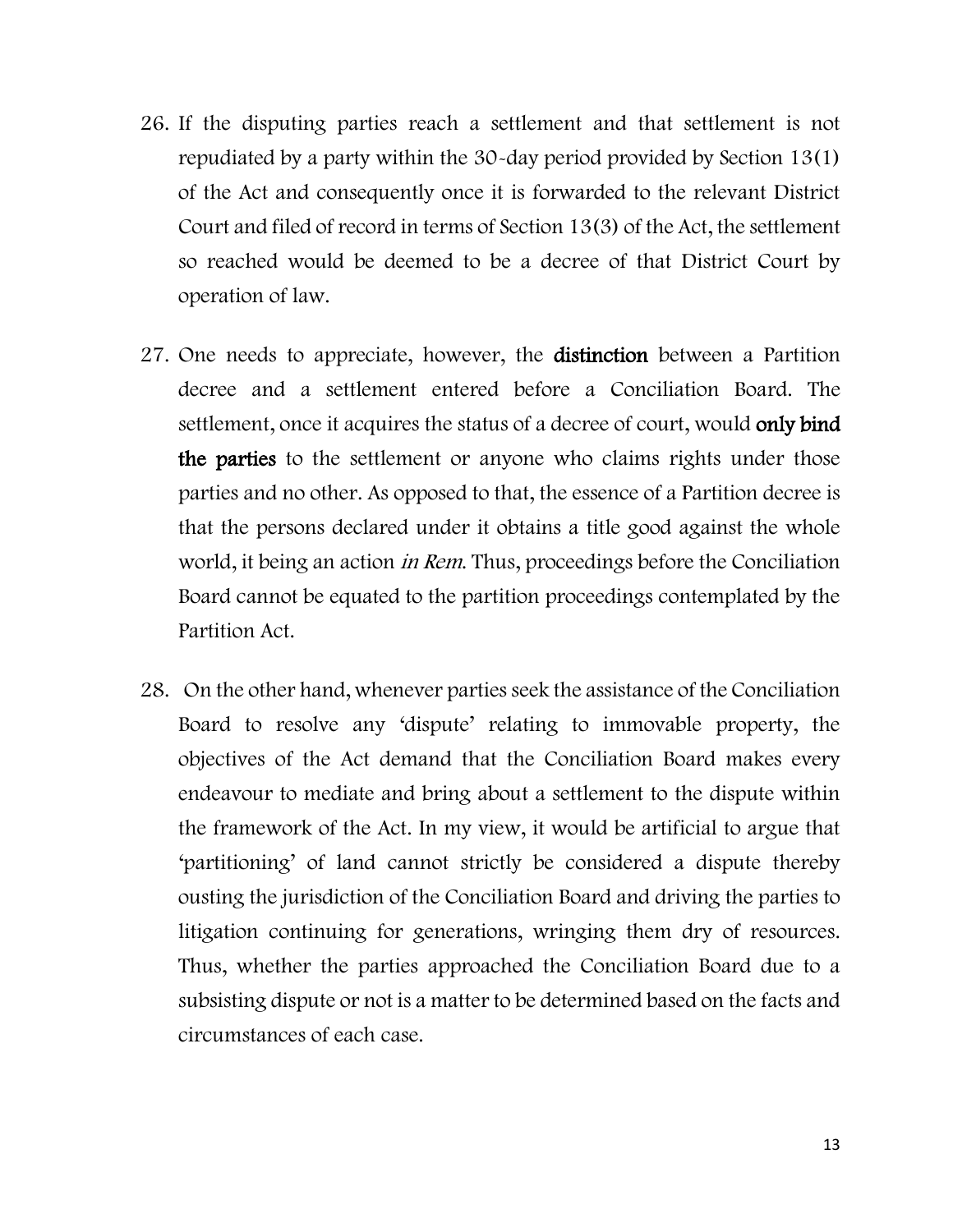- 29. It is pertinent to note here that the above reasoning finds support in the continuation of the research (alluded to before) by Goonesekere and Metzger published in the December 1971 Volume (2) of The Journal of Ceylon Law' titled 'The Conciliation Boards Act: Necessary Amendments and Administrative Reforms' Expressing the opinion that although it would be prudent to say that certain civil actions, including partition actions "for differing reasons are inappropriate for Conciliation", the writers observed that the jurisdiction of Conciliation Boards could nevertheless be invoked "as to partition actions requiring an attempt at reconciliation" while making clear that the Boards have no power to enter settlements partitioning land with the in rem effect of a decree under the Partition Ordinance.
- 30. The writers went onto state that, "It is desirable, as much as possible, to encourage amicable partitions by conveyances rather than by judicial decree. This may be encouraged by conciliation; according to J. S. C. statistics already 15 per cent of all partition actions filed are settled. The settlement of partition disputes may not prove as successful as might be hoped, however, because of the frequent desire of the parties, even if they are in agreement as to their shares, to have a judicial partition nonetheless to settle title and thus remedy any flaws in their paper pedigrees. Where parties are willing to partition amicably, but there is a dispute as to the shares or the manner of partition, proceeding before a Conciliation Board can help resolve the differences. Jurisdiction of the Conciliation Boards should therefore require these matters to be brought before the Boards and settlements should be confined to enabling the parties to conclude any of the non-judicial modes of partition recognized by law. Boards' experience under such a rule should be closely monitored because of the strong possibility such jurisdiction will not yield the substantial benefits hoped for." (at page 295).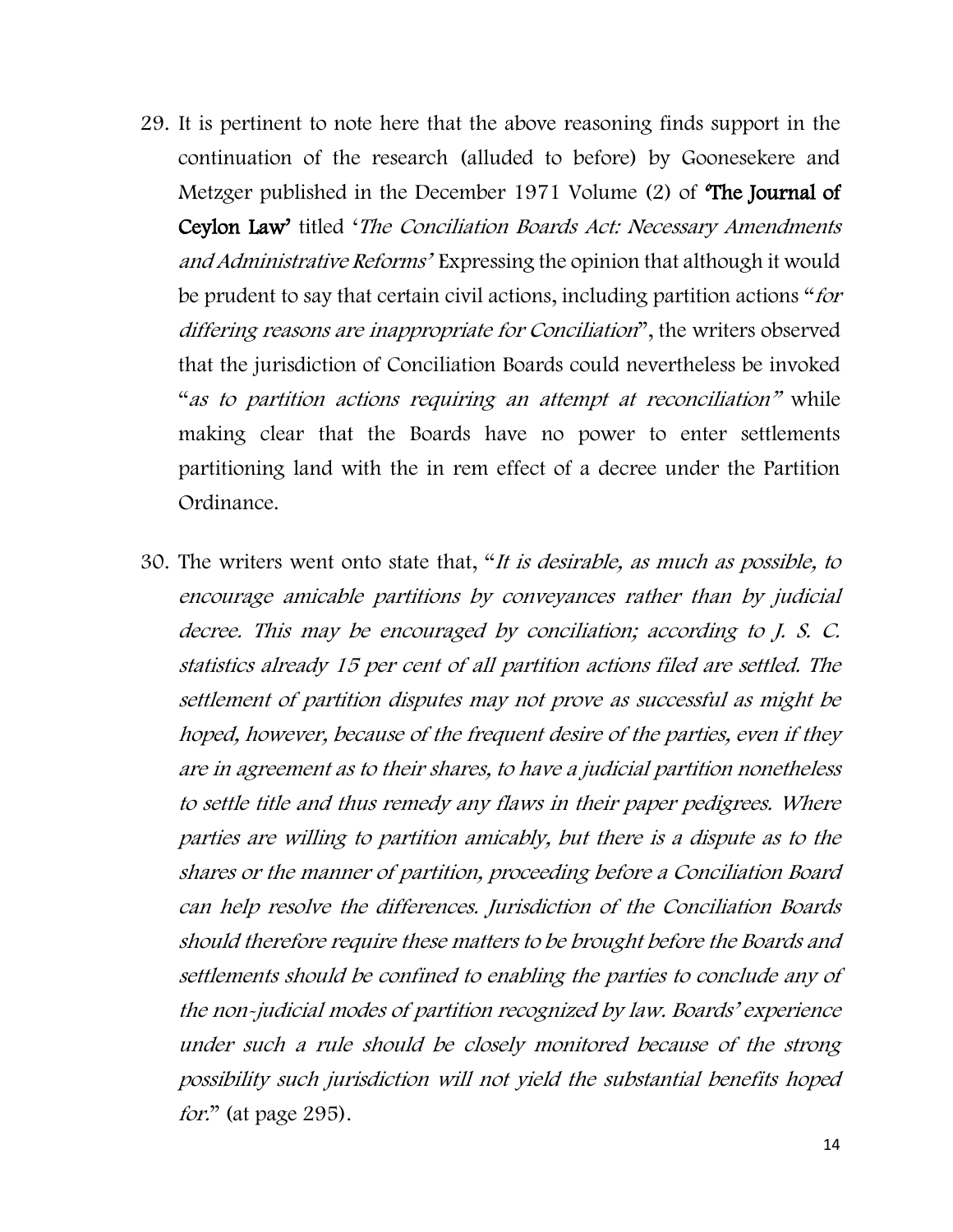31. The facts of the case before us, therefore, must be considered in the backdrop of the legal position referred to above.

#### Did a Dispute Subsist, within the parameters of the Conciliation Board?

- 32. A certified copy of the case record in District Court of Kegalle case no. 2419/L was marked and produced as 'P3', in the proceedings before the District Court in the instant case. Kirihamy had testified to the effect that after Malida transferred the land to Jane Nona in 1965, one acre was demarcated and fenced with the assistance of the Grama Niladari on 19th February 1965. Since then he and his wife Jane Nona had improved and enjoyed the portion of the land so demarcated (page 169 of the brief). Subsequently, however, they had been harassed by one of Malida's sons and the fence had been damaged by removing the barbed wire. At this point Kirihamy maintains that his wife went to the Conciliation Board as they wanted to carve out their one acre with a proper boundary. The relief sought from the Conciliation Board had been to separate the land belonging to Jane Nona and formally fix the boundary. Thus, Jane Nona sought the assistance of the Conciliation Board, owing to her peaceful possession being disturbed by Malida's son Nissanka, who, according to Kirihamy, was residing with Malida (page176 of the brief).
- 33. From the facts, it appears that there had been a dispute between the Defendant-Appellants and the Plaintiff at the point of time the matter was referred to the Conciliation Board. The Conciliation Board having entertained the complaint, had directed surveyor Panditharathne to survey the land. He had done so on 19th April 1976 and had prepared the plan No. 2679 dated 27th July 1976, which had been marked and produced as 'P12' in the instant case and the same refers to the Wakirigala conciliation case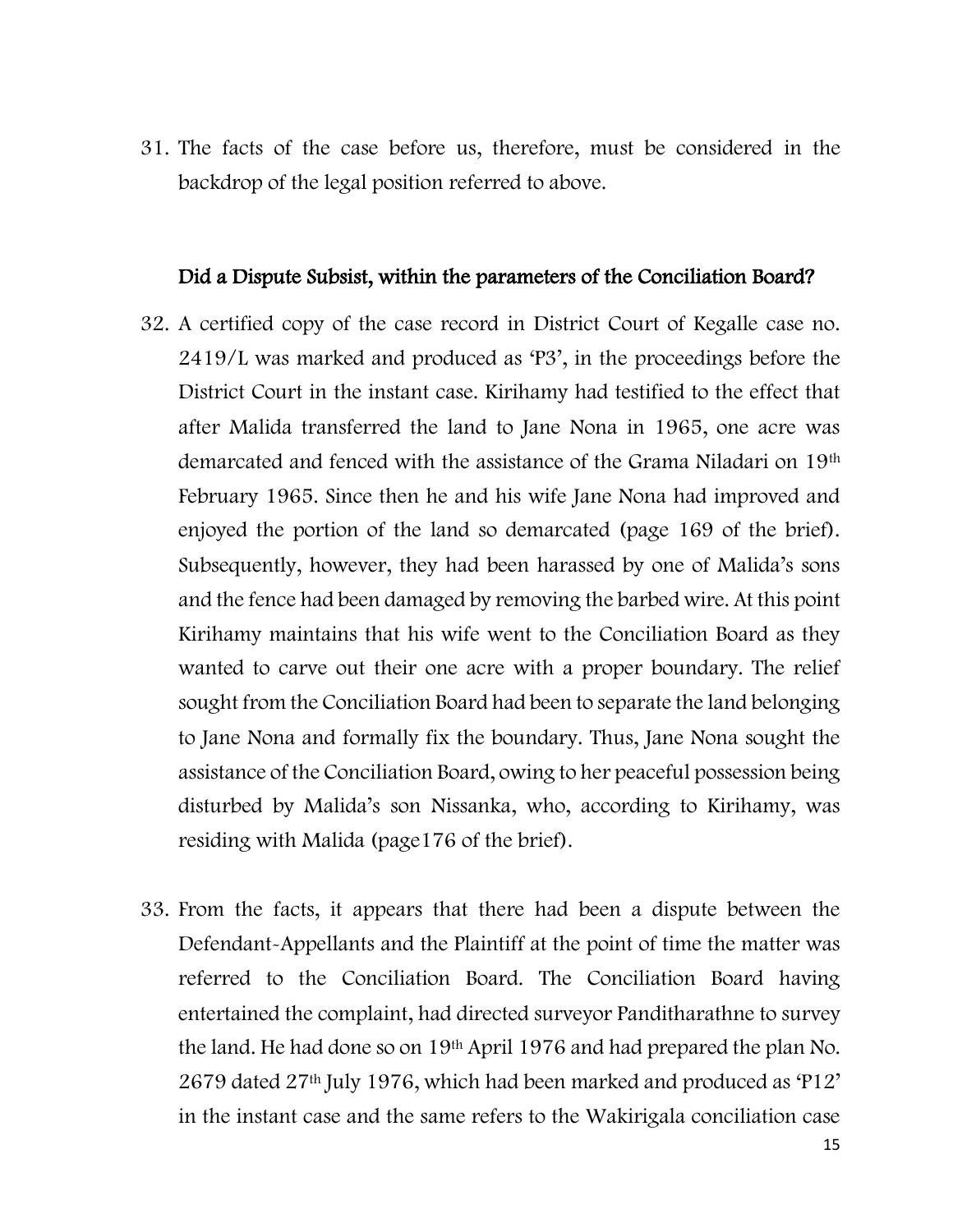No.  $\approx 295/75$ . The plan clearly depicts a one-acre land carved out of Nayawatuna Hena. The surveyor Panditharathne in his evidence in the case 2419/L has stated that he received a commission from the Wakirigala Conciliation Board to carve out, an extent of one acre, from and out of the land called Nayawatuna Hena. Accordingly, he had gone to the land and had explained to Malida the manner in which he intends to separate one acre from the larger land. He had added that, having surveyed, he prepared the plan No. 2679 depicting the boundaries of the one-acre lot, separated from the larger land of Nayawatuna Hena. He also had stated that he surveyed the portion of land which one party had enjoyed possession (page 160 of the brief).

- 34. Ironically the Defendant-Appellants themselves had taken up the position that "there was only a decision to carving of a portion, ONE ACRE of this land and to give same to the Respondent". (Paragraph 7 of the written submissions dated 13th September 2016, filed before this court on behalf of the Defendant- Appellants). There is no doubt, this is exactly what was done by the Conciliation Board and the order of settlement clearly reflects this position.
- 35. The settlement recorded by the Conciliation Board clearly states that the "the parties agreed to settle the dispute on 14.02.1976" and it is further recorded that "pursuant to the survey carried out by the licensed surveyor K.S.D. Panditharathne on 19.04.79, land in extent of 1-acre owned by D.J. Hettiarchchi was surveyed and separated." (...@100 @ @ \$) කරන ලදී.)
- 36. The facts of the instant case not only belie this argument but in fact conclusively prove that the case does not come within the ambit of the Partition Act as well, in as much as by deeds 54859 and 56097, executed by the original owner Malida, Jane Nona became the absolute owner of the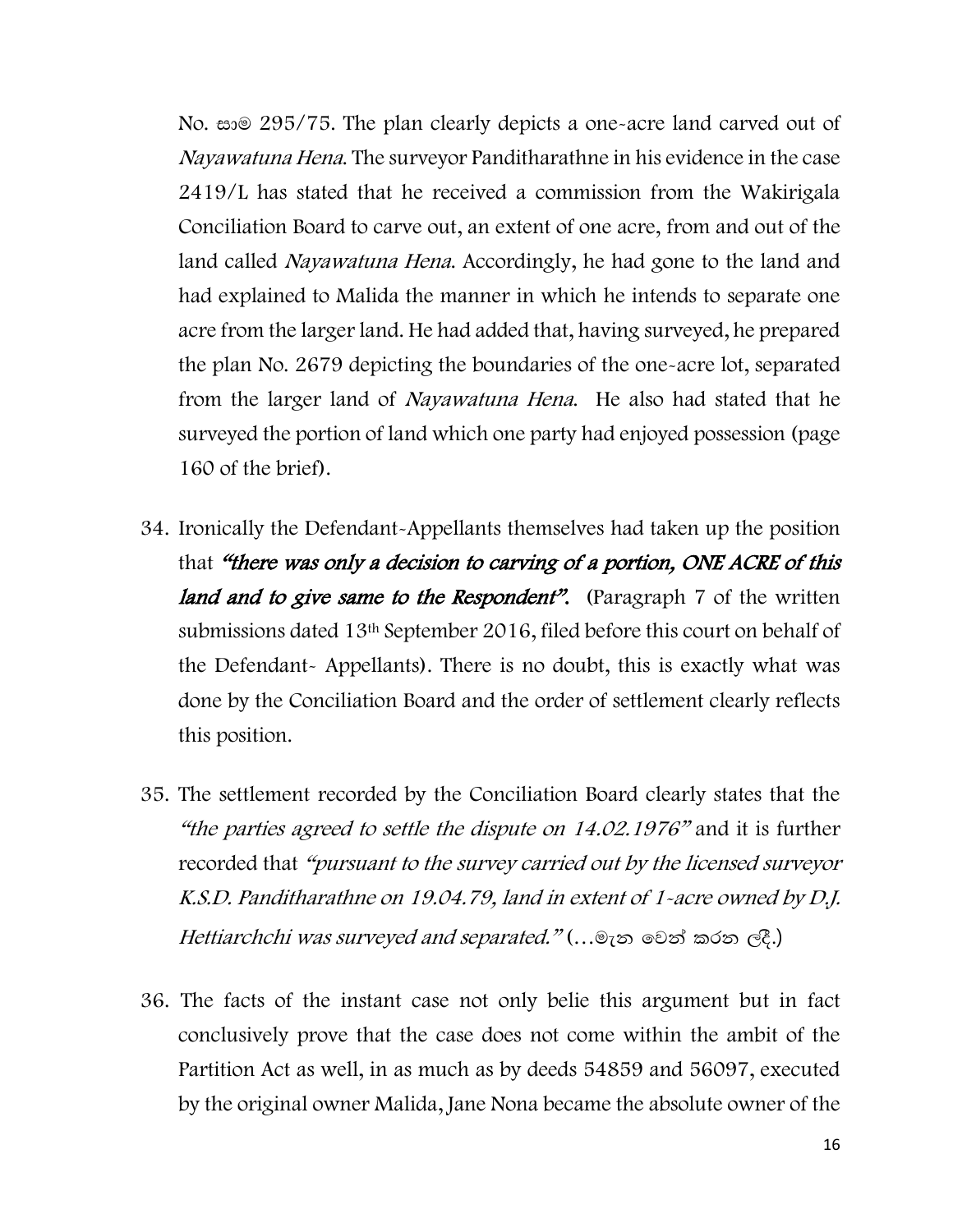property, exclusively possessed it and the one acre of Nayawatuna Hena in question ceased to be part of the common property.

The action that was filed by the heirs of Malida was nothing more than a covert attempt to bring the case within the ambit of the Partition Act, deprive Jane Nona and her successors of property which was rightfully theirs and give the Defendants a title in rem.

In two cases century apart, this court has come down hard on the practice. In Selenchi Appuhamy v. Livinia and Others 9 N.L.R.59, Layard CJ stated "I have never come across a more manifest attempt to abuse the Partition Ordinance …..the object being to obtain good title against all the world in respect of a land not held in common Plaintiff's action must be dismissed"

37. The above position was followed by a series of decisions that followed after Selenchi Appuhamy (*supra*) and notably the pronouncement made by his Lordship Justice Weerasuriya in the case of **Angela Fernando v.** Devadeepthi Fernando and Others 2006 2 SLR 188 where his Lordship succinctly stated;

"It is a prerequisite to every partition action that the land sought to be partitioned must be held in common as seen from the provisions of section 2 (1) of the Partition Law. What is understood as common ownership is where persons do not hold on separate and distinct titles or where land is not held as separate and divided lots. When land is not held in common, but exclusively by a party even though under prescriptive title, no action can be maintained to partition such land.

It is imperative that the investigation of the title must be preceded by a careful examination of the preliminary issue whether the land sought to be partitioned is commonly owned as required by section 2 (1) of the Partition Law. Learned District Judge having carefully examined this question had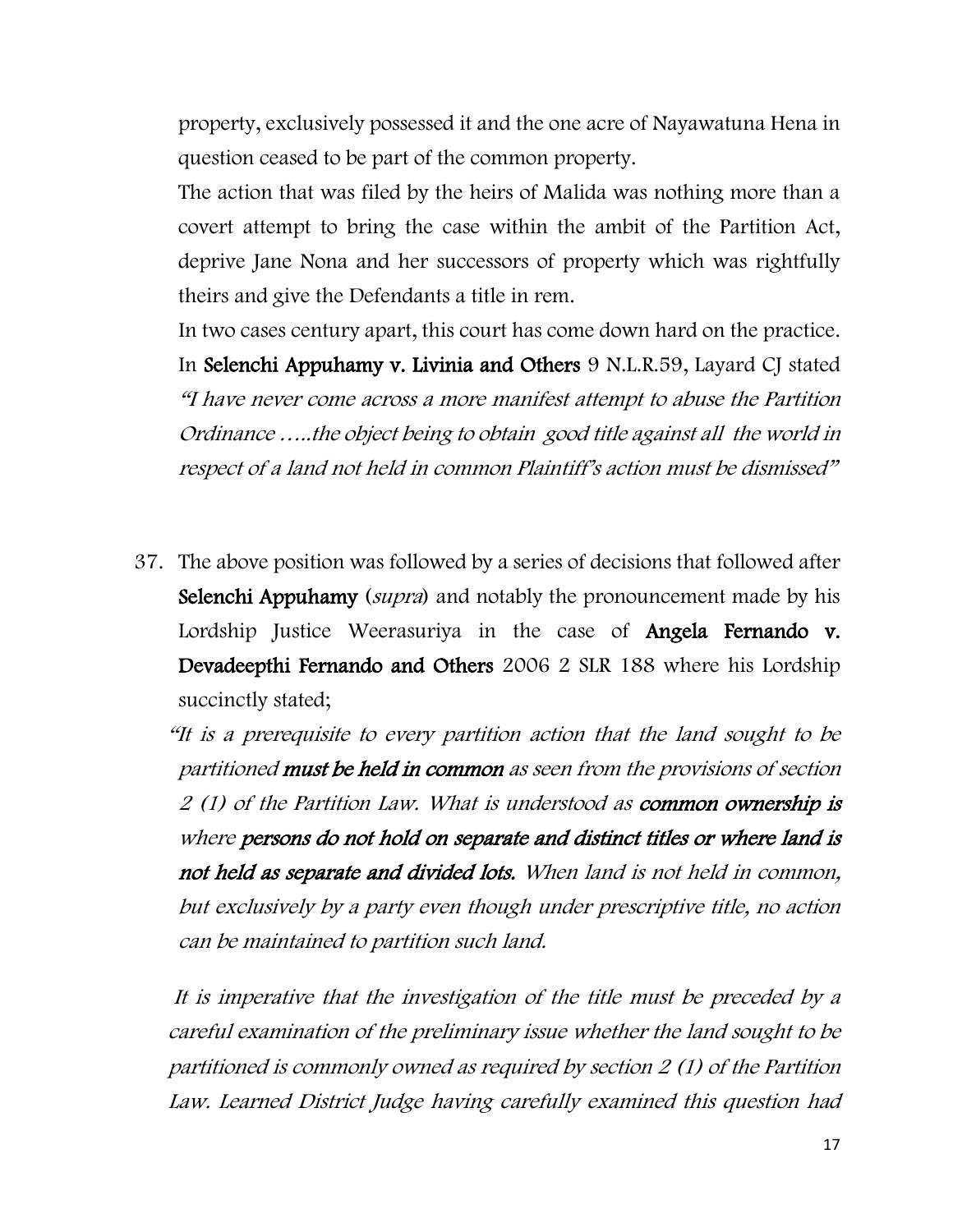correctly held that the land was dividedly possessed as from 1938 and proceeded to dismiss the action without resorting to a full and exhaustive investigation as to the rights of the parties, which in the circumstances was lawful and justified."

 It is manifestly clear that even in the instant case, both Malida and Jane Nona had enjoyed distinct portions of land since 1965.

- 38. When one considers the totality of the facts relating to this matter, it is apparent that the incident had had all the hallmarks of a 'dispute' relating to 'immovable property' between Malida and Jane Nona Hettiarchchi and the Conciliation Board has acted well within the jurisdiction vested in it, to resolve the dispute.
- 39. I am also of the view that, when the learned judges of the High Court of Civil Appeals stated that "We are of the opinion that the learned District Judge had erred himself in law by holding that the Conciliation Board Act did not vest authority with the Conciliation Board to partition a land." The learned judges did not refer to the word 'partition' in the context of the partitioning land in terms of the Partition Act (Partition Law) but in a literal sense.
- 40. Considering the reasoning referred to above, I answer the question of law on which leave to appeal was granted in the negative. The judgement of the High Court of Civil Appeal dated 27th April 2011 is affirmed.